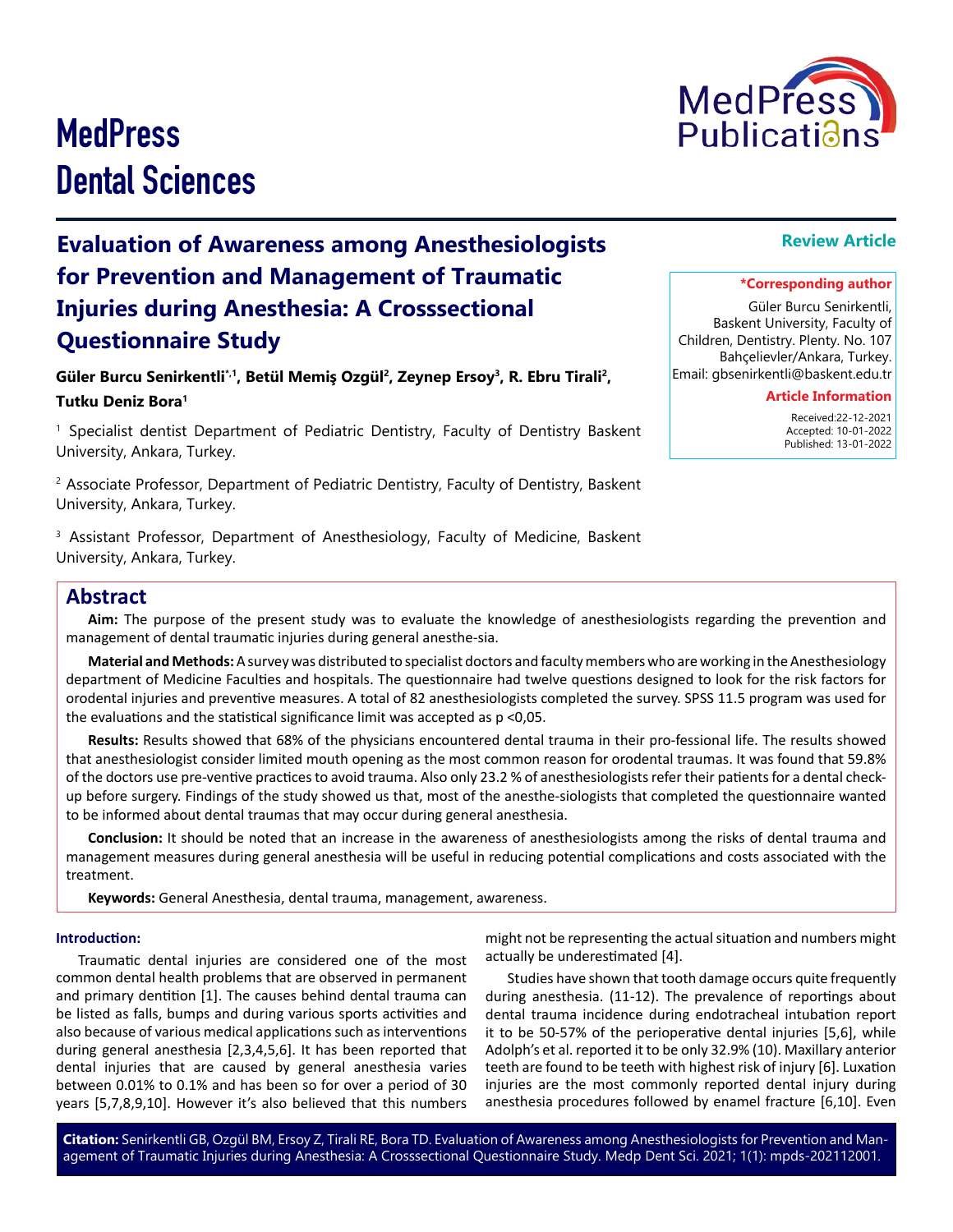**Most answered n %**

 $\frac{1}{2}$ 

Intubation  $\vert$  79 96.3 Other\* 3 3.7

though anesthesiologists considered 80% of the dental injury that occurred to be not avoidable [10], it has also been reported that great number of malpractice cases against anesthesiologists consist of dental trauma cases [1,13].

Increasing the awareness of anesthesiologist about dental trauma would help decrease of the trauma cases, which has psychological, economic, and even judicial dimensions [14,15]. How-ever when the literature is examined, a limited number of studies have been carried out to evaluate the awareness of this complication among anesthesiologists [14,15,16].

The main aim of this study is to evaluate the awareness of the anesthesiologists about perioperative orodental trauma risk factors and management of the traumatic injury status.

#### **Material and Methods:**

This study was approved by Başkent University Institutional Review Board and Ethics Committee Board (Project No: D-KA 16/01 94603339-604.01.02 / 20054) and supported by Başkent University Research Fund. Questionnaire consisting of 12 questions (with 2 to 5 options with possible answers), for the assessment of validity and reliability of orodental injury risk factors and preventive practices based on previous studies, applied on specialist doctors and faculty members working in the Anesthesiology Departments of Medical Faculties and Hospitals.

#### **Table 1:** Demographic data.

|                         | Female          | 54/82 (%65.9) |
|-------------------------|-----------------|---------------|
|                         | Male            | 28/82 (%34.1) |
| <b>Seniority (Year)</b> | $16.5 \pm 7.98$ |               |
|                         | 10 year<        | 18 (%22)      |
|                         | 10 year>        | 64 (%78)      |
| Age                     | 45.50±7.57      |               |

A power analysis was conducted prior to the study revealed that minimum participation number of 50 anesthesiologist would be sufficient for our study. Questionnaires were distributed to 120 anesthesiologist face to face and the purpose of the study was explained. 82 participants agreed to answer the questions and completed survey forms without their name information. Chi-Square Test / Fisher's Exact Test was used to compare the answers given by questionnaire surveys by physicians who worked less than 10 years. SPSS 11.5 program was used in the evaluations and the statistical significance limit was accepted as p <0.05.

#### **Results:**

65.9% (n = 54) of participants were female and  $34.1\%$  (n = 28) were male. 22% (n: 18) of the participants had a service year of less than 10 years and 78% (n: 64) of more than 10 years (Table 1).

In this study, 96.3% of anesthetists reported that dental injuries occurred most frequently dur-ing intubation. The answer to the question of which anesthetic equipment caused the most trauma was marked as laryngoscope with 97.6%. The response to the question of which clini-cal situations posed the greatest risk for dental injury was expressed as 78% limited mouth opening. Participants in this study reported that the most common

### Which anesthetic equipment causes the

questions.

At what stage of anesthesia orodental injuries occur at maximum

| Which clinical situations creates                                                            | Limited model opening                                                                    | υ4             | 70     |
|----------------------------------------------------------------------------------------------|------------------------------------------------------------------------------------------|----------------|--------|
| maximum risk for dental injuries                                                             | Other**                                                                                  | 18             | 22     |
| Which anesthetic equipment causes the                                                        | Laryngoscope                                                                             | 80             | 97.6   |
| most dental injuries                                                                         | Other                                                                                    | $\overline{2}$ | 2.4    |
| What is the most common oro-dental<br>injury seen during anesthesia                          | Lip injury                                                                               | 47             | 57.3   |
|                                                                                              | Dental trauma                                                                            | 16             | 19.5   |
|                                                                                              | Other <sub>v</sub>                                                                       | 19             | 23.2   |
| Which tooth is susceptible to dental<br>injuries?                                            | left central incisors                                                                    | 34             | 41.40% |
|                                                                                              | right central incisors                                                                   | 32             | 39.10% |
|                                                                                              | left lateral incisors                                                                    | 8              | 9.70%  |
|                                                                                              | right lateral incisors                                                                   | 2              | 2.40%  |
|                                                                                              | left central and right central                                                           | 5              | 6.10%  |
|                                                                                              | right central and right lateral                                                          | 1              | 1.30%  |
| What protective practices are you<br>following to prevent dental injury?                     | the use of miller blade or macintosh blade                                               | 16             | 19.50% |
|                                                                                              | the use of mouth guards                                                                  | 7              | 8.50%  |
|                                                                                              | the use of video-assisted laryngoscope                                                   | 13             | 15.90% |
|                                                                                              | the use of plastic blade                                                                 | 3              | 3.70%  |
|                                                                                              | the application of fiberoptic nasal intubation                                           | 3              | 3.70%  |
|                                                                                              | the use of mouth guards- the use of video-<br>assisted laryngoscope                      | 100.00%        | 1.20%  |
|                                                                                              | the use of video-assisted laryngoscope- the<br>use of plastic blade                      | 100.00%        | 1.20%  |
|                                                                                              | the use of video-assisted laryngoscope-the<br>application of fiberoptic nasal intubation | 3              | 3.70%  |
|                                                                                              | the use of miller blade or macintosh blade-<br>the use of mouth guards                   | 1              | 1.20%  |
|                                                                                              | the use of miller blade or macintosh blade-<br>the use of video-assisted laryngoscope    | 1              | 1.20%  |
|                                                                                              | Do not use any protective application                                                    | 33             | 40.2   |
| Would you direct the patients to the<br>dentist for dental check-up before the<br>operation? | Yes                                                                                      | 19             | 23.2   |
|                                                                                              | <b>No</b>                                                                                | 63             | 76.8   |
| Do you perform preoperative risk<br>assessment as an anesthesiologist?                       | Yes                                                                                      | 72             | 87.8   |
|                                                                                              | No                                                                                       | 10             | 12.2   |
| How would you interfere with displaced<br>tooth during anesthesia?                           | Do not apply a treatment                                                                 | 17             | 20.8   |
|                                                                                              | Consult a dentist                                                                        | 37             | 45.1   |
|                                                                                              | Other                                                                                    | 28             | 34.1   |
| How would you interfere with avulsed                                                         | Consult a dentist                                                                        | 21             | 25.6   |
| tooth during the anesthesia?                                                                 | Other <sub>v</sub>                                                                       | 61             | 74.4   |
| Have you had oro-dental trauma                                                               | Yes                                                                                      | 56             | 68.3   |
| experience before?                                                                           | No                                                                                       | 26             | 31.7   |
| Do you want to be informed orodental                                                         | Yes                                                                                      | 75             | 91.5   |
| against injuries that may occur during<br>anesthesia?                                        | No                                                                                       | $\overline{7}$ | 8.5    |
| $-3.4.41 - 11 - 10.5$                                                                        |                                                                                          |                |        |

**Table 2**: Distribution of responses of all Participants to survey

During the separation phase

\*\* : Oropharyngeal tube / laryngeal mask, Citation blocks, Airway

x: Oral mucosal injury, Farinx 's injury

y: I will deliver tooth to his relatives, I throw away the tooth, I keep the tooth

traumatized teeth were the upper central teeth with 86.6%(total upper central ratio) and the distribution of the rates of trauma to the teeth separately as follows only left central incisors (41.4%) and right central incisors (39.1%), at the same time the possibility of injury left central and right central (6.1%). the rest of the participants reported only left lateral incisors (%9.7), and right lateral incisors (2.4%), lastly right central and right lateral (1.3%). 59.8% of the physicians stated that ap-praisal was used frequently to prevent dental injury. Protective measures which anesthesiologists used include the use of miller blade or macintosh blade (19.5%), the use of mouth guards (8.5%), the use of video-assisted laryngoscope (15.9%), the use of plastic blade (3.7%), the application of fiberoptic nasal intubation (3.7%),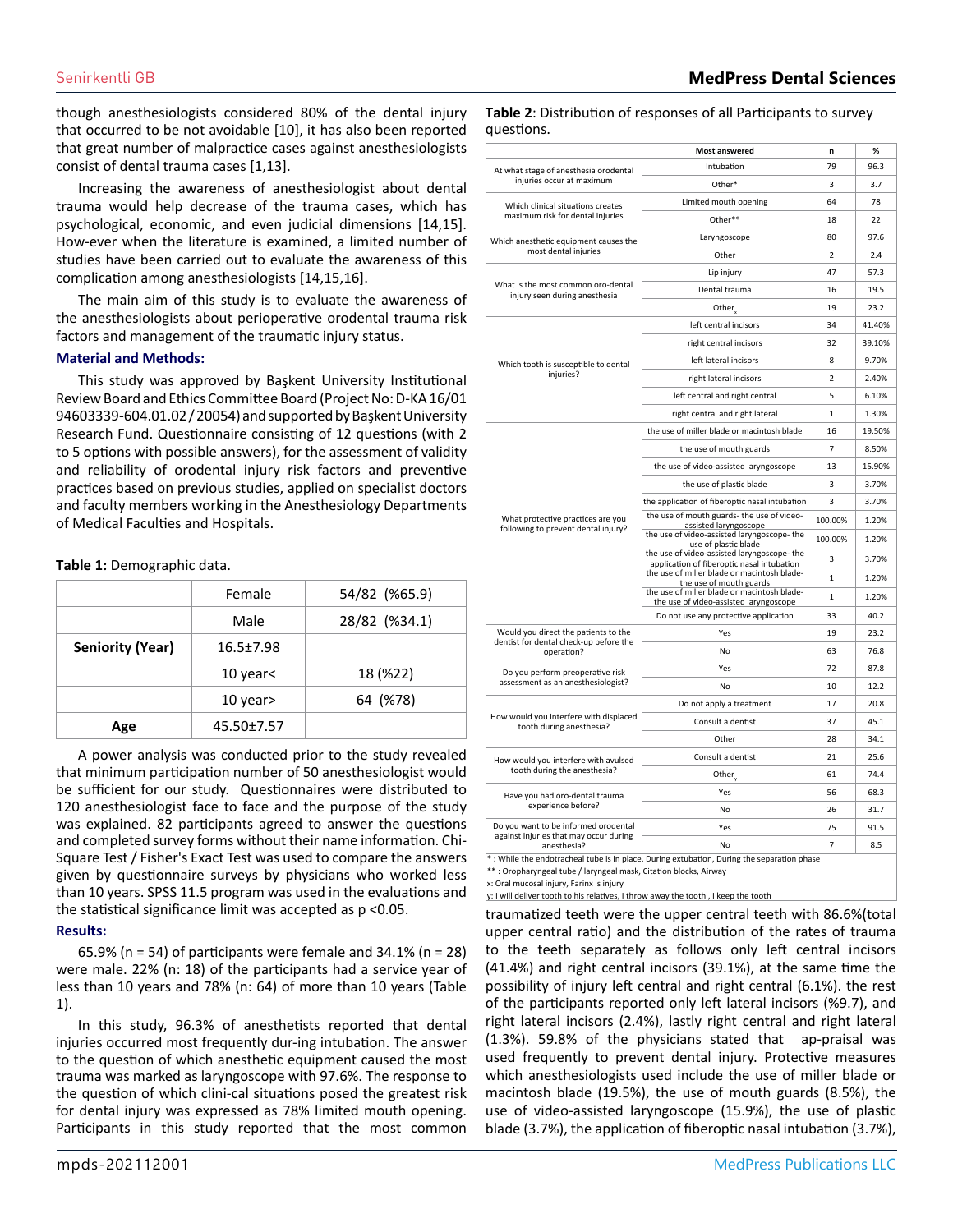and 8.5 % of anesthetists stated that they used combinations of these techniques. And 40.2% of the doctors stated that they did not use any protective application. 45.1% reported that they would consult their dentist after subluxation and 25.6% after the avulsion. (Table 2)

The percentage of anesthetists working over 10 years and using any preventive practice to prevent dental injury was found to be statistically significantly less than those who worked less than 10 years (p <0.05) (Graphic 1).



anesthesiologists, working more than 10 years and less than 10 years, to the question 'What protective practices do you follow to pre-vent dental injuries?'.

#### **Discussion:**

Previous studies investigating the reasons behind dental trauma during anesthesiology re-vealed that traumas mainly occurs during laryngoscopy [4,6]. During laryngoscopy, the blades of the laryngoscope might hit against the tooth or anesthetist might use the tooth as fulcrum to depress the tongue there by causing damage to the teeth [17]. Studies showed that dental in-jury risk is greater during intubation, especially with difficult intubation, though it may occur during extubation as well, but the risk is less than intubation [4,18,19,20]. The findings from pre-sent study may be considered in accordance with these findings. In the present study 96,7% of the anesthesiologist marked laryngoscope as the anesthetical equipment which causes dental trauma. Also 96.3% of anesthetists that completed the questioner felt that the dental injury occurs at the time of intubation. These results are similar with the other studies that investigated the responses of the anesthesiologists as well [15,14].

Before anesthesia administration, it is has been advised to make an evaluation of the dental state for any degree of difficulty to be expected, like limited mouth opening. The most com-mon answer to the question 'which clinical situations create maximum risk for dental injuries' has been limited mouth opening in the previous study. In the study conducted by Daradawe et.al. [14] the anesthesiologists chose poor visibility in hypo pharynx as the main condition creating risk for dental injury followed by limited mouth opening. Use of fiberscope for endotracheal intubation has been recommended to reduce the incidence of damage of teeth during difficult intubation [21].

In our study, it was observed that the respondents felt that the lip injury was the most com-mon (57.3 %), and the teeth at risk were thought to be only left central incisors (41.4%) and right central incisors (39.1%), only left lateral incisors (9.7%), and right lateral incisors (2.4%), at the same time the possibility of injury left central and right central (6.1%), lastly right central and right lateral (1.3%) respectively. Our results are similar to the previously conducted studies [14,15]. Studies conducted by Chen et.al. [9] and Lockhart et.al. [5] eventually showed that most frequently traumatized teeth are maxillary central left teeth followed by maxillary right teeth. Thus, we may say the anesthesiologist answering the present study has the correct sense of knowledge on the subject.

In the present study 59.8% of the anesthesiologists answered they were using protective practices during the operation and our results showed that anesthesiologists with 10 years or more practice are less likely to use protective measures than less experienced anesthesiologists (p>0.05). The act of making a recommendation can alter the clinical course being taken. The decision-making ability and the measures taken in professional life change with the experience over the years [22]. Therefore, in our survey study, we evaluated the year of anesthesia in professional life in order to determine whether there is a difference in the patient's approach to dental conditions. Anesthetists who have been working for more than 10 years may be less likely to use protective measures because of their experience and orodental risk assessment to reduce the likelihood of dental trauma. Hence, this might be the reason for our findings. However, in the present study number of anesthesiologist that worked less than 10 years has been lower than those who had been working for more than 10 years. This may also have affected the statistical findings. We believe that a more detailed study on level of professional experience and dental trauma might be useful to explore this furtherly.

Protective measures used include the use of miller blade or macintosh blade (19.5%) most used technique, the use of mouth guards (8.5%), the use of video-assisted laryngoscope (15.9%), the use of plastic blade (3.7%), the application of fiberoptic nasal intubation (3.7%) and 8.5% of them use the combinations of these techniques. 40.2% of the doctors stated that they did not use any protective application. Similarly, in the study of Darawade et al. [14], 30% of anesthesiologists stated that they did not use any protective application. Most of the anesthesiologists, who used protective measures, stated that they use McCoy blade/ Macintosh blade with low‐height flange. Tiku et al. [15] stated that 8% of the anesthesiologist that responded to their study use no preventive measures, 6% of them use mouth guard, 84% of anesthesiologist use teeth padding to prevent injuries to teeth. Results of the these above mentioned studies and the present study showed that most of the anesthesiologist prefer to use protective techniques however we believe that improvement in these numbers is possible with ongoing educations about dental trauma.

Tiku et al. [15] stated that 75% of the anesthesiologist that responded to their study said they refer their patients for a dental check-up before the surgery. Study by Darawade et al. [14] revealed that only 65% of the anesthesiologist refer their patients for dental check-up before surgery. In the present study, we found it to relatively lower than other studies since only 23.2% of the participants responded that they direct the patients to the dentist for dental check-up before the operation; however, they also mentioned that 87.8% of the anesthetists perform preoperative risk assessment. The present study is finding correlate with review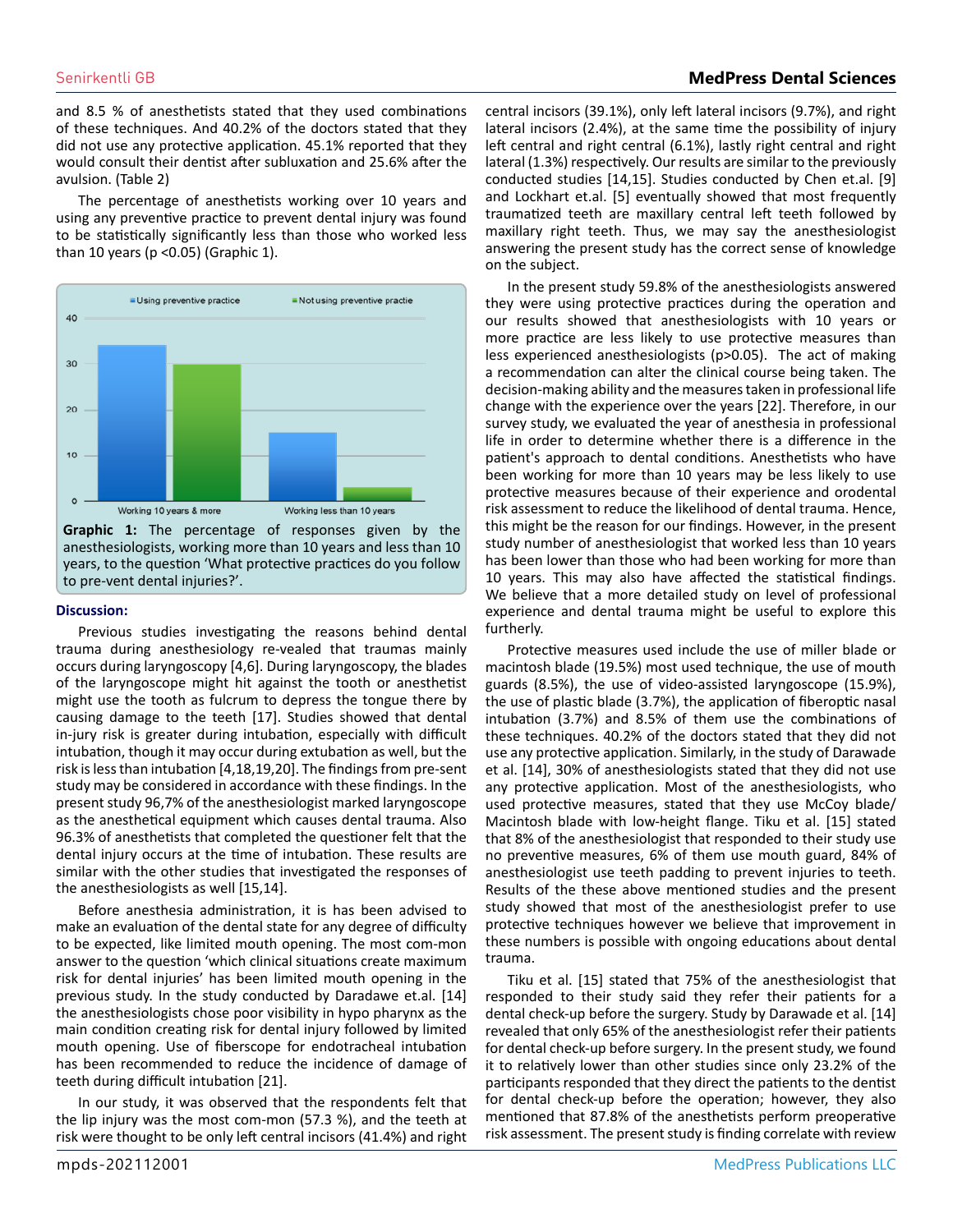by Yasny [3]. The review informs that although preoperative assessment is almost always performed by the anesthesiologist, the focus is patient's airway, including dentition. However, it is generally performed as to direct patients to open his or her mouth and protrude the tongue, rather than more extensive evaluation of the patient's intraoral condition. Yasny [3] states that, it may not be practical to obtain a dental consultation and definitive treatment immediately before surgery in many cases however when an elective surgery is planned it may be advisable to send the patient to a pre-operative dental checkup if difficult intubation is anticipated or poor dental condition is noted in order to prevent dental trauma during anesthesiology [14].

In the present study, most of the anesthesiologists who participated in the survey did not have detailed information about emergency dental trauma and did not have detailed information about the appropriate treatment. Contrary to this situation, most of the anesthesiologists have previously experienced dental trauma in their cases. And 91, 5% of the anesthesiologists stated that they want to be informed against orodental injuries that may occur during anesthesia. As Tiku et al. [15] have noted that extensive awareness of such injuries is required, similarly results were obtained by Tiku et al. [15] as well 95% of the participants wanted to increase their awareness on dental trauma. As anectod, doctors do not receive any training from dentists related to dental trauma, during medical and specialist training. In a study, suggest that accident and emergency doctors have only partial knowledge of the management of dental injuries [23]. Doctors provide this knowledge through their experience and self-development [23]. Our work also confirms this. Emergency physicians and anesthesiologists are more likely to encounter dental trauma and to perform dental trauma than other physicians [4,23]. Dental trauma is less likely if anesthesiologists become aware of the protective practices and, if necessary, preoperatively refer the patient to the dentist.

In some cases, it is not possible to get a dental consultation and definitive treatment just be-fore the surgery. Physicians should be knowledgeable about fixing a loose tooth, preventing aspiration, and placing and fixing a tooth in case of dislocation. Needle-free 3-0 silk suture can be wrapped several times on the gingival margins of the moving tooth and adjacent teeth for increased stability. Anomalies observed in the oral region should be noted, prosthesis, piercing etc. If there is, it should be removed [24]. Care should be taken not to placed excessive stresses upon the teeth and temporomandibular joint while maintaining mouth opening. The incidence of dental trauma increased in patients with a Mallampati score of 3 or more. In these patients, it has been observed that the use of a Macintosh blade with a lowheight flange reduces the direct contact of the tooth and blade, so it can be preferred [25] In preparation for extubation, a soft gauze roll or mouth opener can be used to reduce the possibility of dental trauma to the bite surfaces of the patient's mandibular premolar/molar region [26].

In the present study results revealed that dental trauma during anesthesia is a situation that is easy avoidable with correct protective methods however the knowledge about how to manage and prevent dental trauma is not extensively known among anesthesiologist. In the present study, the filling of the questionnaire helped all participants to notice that they had to update themselves on the measures that could be taken to

reduce the incidence of dental trauma. However, creating a wide awareness of such injuries is necessary in terms of patient comfort and the approach of anesthetists to dental trauma.

#### **Conclusion:**

This study suggests that assessing awareness of anesthesiologists for management of dental traumas will play a positive role in prevention of orodental injuries, which are frequently seen during general anesthesia. Anesthesiologists must take a detailed history of the dental procedures done to the patient such as prosthesis or a history of dental trauma must be learned. The patient should be made aware of his poor dental status and all the findings should be documented we believe that education on prevention of dental trauma and management of it during educational stages of anesthesiology residency will help to reduce the incidence of such injuries in a long term.

#### **Acknowledgement:**

The authors would like to thank Prof. Dr. S. Burcak Cehreli and Prof. Dr. Zeynep Kayhan for dear contribution to the study.

#### **Conflicts of interest:**

Authors declare there is no conflicts of interest.

#### **References:**

- 1. [Andersson L. Epidemiology of traumatic dental injuries.](https://pubmed.ncbi.nlm.nih.gov/23439040/)  [Pediatr Dent 2013; 35:102-5.](https://pubmed.ncbi.nlm.nih.gov/23439040/)
- 2. [Caldas AF Jr, Burgos ME. A retrospective study of traumatic](https://pubmed.ncbi.nlm.nih.gov/11766091/)  [dental injuries in a Brazilian dental trauma clinic. Dent](https://pubmed.ncbi.nlm.nih.gov/11766091/)  [Traumatol. 2001 Dec;17:250-3.](https://pubmed.ncbi.nlm.nih.gov/11766091/)
- Yasny JS. Perioperative dental considerations for the [anesthesiologist. Anesth Analg 2009; 108:1564–73.](https://pubmed.ncbi.nlm.nih.gov/19372337/)
- 4. [Nouette-Gaulain K1, Lenfant F, Jacquet Francillon D,](https://pubmed.ncbi.nlm.nih.gov/22377414/)  [Belbachir A, et.al. French clinical guidelines for prevention](https://pubmed.ncbi.nlm.nih.gov/22377414/)  [of perianaesthetic dental injuries. Ann Fr Anesth Reanim.](https://pubmed.ncbi.nlm.nih.gov/22377414/)  [2012 Mar;31\(3\):272-5.](https://pubmed.ncbi.nlm.nih.gov/22377414/)
- 5. [Lockhart PB, Feldbau EV, Gabel RA, Connolly SF, Silversin](https://pubmed.ncbi.nlm.nih.gov/2871061/)  [JB. Dental complications dur-ing and after tracheal](https://pubmed.ncbi.nlm.nih.gov/2871061/)  [intubation. Journal of the American Dental Association](https://pubmed.ncbi.nlm.nih.gov/2871061/)  [1986 Apr; 112:480-3.](https://pubmed.ncbi.nlm.nih.gov/2871061/)
- 6. [Newland MC, Ellis SJ, Peters KR, Simonson JA, Durham](https://pubmed.ncbi.nlm.nih.gov/17869983/)  [TM, Ullrich FA, Tinker JH. Den-tal injury associated with](https://pubmed.ncbi.nlm.nih.gov/17869983/)  [anesthesia: a report of 161,687 anesthetics given over 14](https://pubmed.ncbi.nlm.nih.gov/17869983/)  [years. J Clin Anesth. 2007 Aug; 19:339-45.](https://pubmed.ncbi.nlm.nih.gov/17869983/)
- 7. [Wang LP, Hagerdal M. Reported anaesthetic complications](https://pubmed.ncbi.nlm.nih.gov/1574971/)  [during an 11-year period. A ret-rospective study. Acta](https://pubmed.ncbi.nlm.nih.gov/1574971/) [Anaesthesiol Scand 1992; 36:234–40.](https://pubmed.ncbi.nlm.nih.gov/1574971/)
- 8. [Warner ME, Benenfeld SM, Warner MA, Schroeder DR,](https://pubmed.ncbi.nlm.nih.gov/10319777/)  [Maxson PM. Perianesthetic dental injuries: frequency,](https://pubmed.ncbi.nlm.nih.gov/10319777/) [outcomes, and risk factors. Anesthesiology 1999; 90:1302–](https://pubmed.ncbi.nlm.nih.gov/10319777/) [5.](https://pubmed.ncbi.nlm.nih.gov/10319777/)
- 9. [Chen JJ, Susetio L, Chao CC. Oral complications associated](https://pubmed.ncbi.nlm.nih.gov/1977068/)  [with endotracheal general anes-thesia. Anaesth Sinica](https://pubmed.ncbi.nlm.nih.gov/1977068/)  [1990; 28:163–9.](https://pubmed.ncbi.nlm.nih.gov/1977068/)
- 10. [Adolphs N, Kessler B, von Heymann C, Achterberg E, Spies](https://pubmed.ncbi.nlm.nih.gov/21244623/)  [C, Menneking H, Hoffmeister B. Dentoalveolar injury](https://pubmed.ncbi.nlm.nih.gov/21244623/)  [related to general anaesthesia: a 14 years review and a](https://pubmed.ncbi.nlm.nih.gov/21244623/)  [statement from the surgical point of view based on a](https://pubmed.ncbi.nlm.nih.gov/21244623/)  [retrospective analysis of the documentation of a university](https://pubmed.ncbi.nlm.nih.gov/21244623/)  [hospital. Dent Traumatol. 2011 Feb; 27:10-4.](https://pubmed.ncbi.nlm.nih.gov/21244623/)
- 11. [Chopra V, Bovill JG, Spierdijk J. Accidents, near accidents](https://pubmed.ncbi.nlm.nih.gov/2316834/)  [and complications during an-aesthesia A retrospective](https://pubmed.ncbi.nlm.nih.gov/2316834/) [analysis of a 10-year period in a teaching hospital.](https://pubmed.ncbi.nlm.nih.gov/2316834/)  [Anaesthesia 1990; 45: 3-6.](https://pubmed.ncbi.nlm.nih.gov/2316834/)